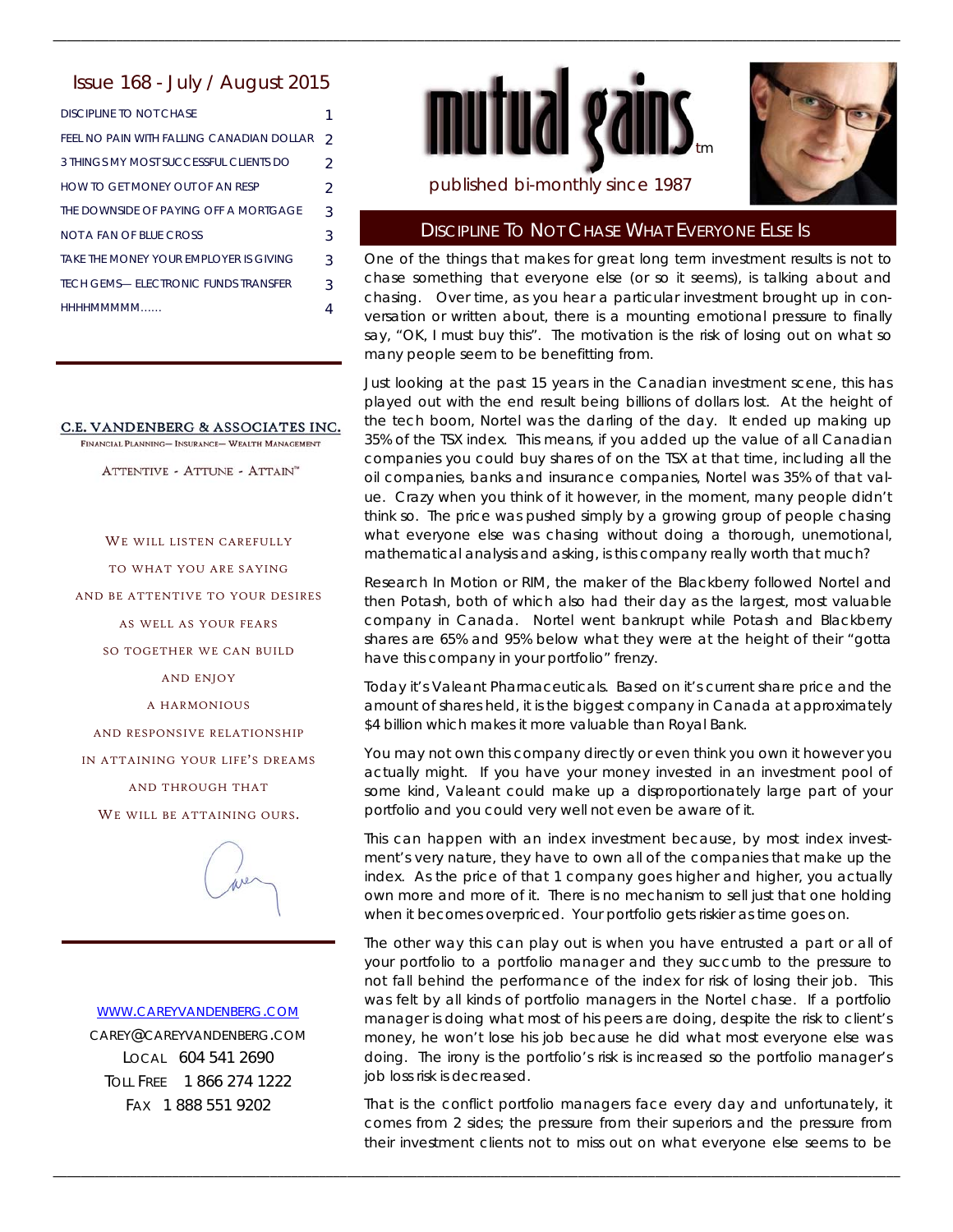*(Continued from page 1)* 

enjoying.

This is why I believe, more important than anything else, is to have disciplined, active management, that will steer clear of something that can add the risk of permanent loss to your portfolio. One of my jobs is to ensure that the people who are making the investment decisions within your portfolio, continue to have that discipline to reduce risk. If they prove not to, we'll fire them, just as I did in the tech boom (I can tell you about that if you like) and will today.

\_\_\_\_\_\_\_\_\_\_\_\_\_\_\_\_\_\_\_\_\_\_\_\_\_\_\_\_\_\_\_\_\_\_\_\_\_\_\_\_\_\_\_\_\_\_\_\_\_\_\_\_\_\_\_\_\_\_\_\_\_\_\_\_\_\_\_\_\_\_\_\_\_\_\_\_\_\_\_\_\_\_\_\_\_\_\_\_\_\_\_\_\_\_\_\_\_\_\_\_\_\_\_\_\_\_\_\_\_\_\_\_\_\_\_\_\_\_\_\_\_

# FEEL NO PAIN OF FALLING CANADIAN DOLLAR WITH NON-CANADIAN PORTFOLIO

If you travel to the US (like Cheryl and I do on a regular basis), I'm sure you have noticed how much more it costs you to buy things down there. Whether it be a holiday, a meal, groceries or gas, the price to spend money in the U.S. has gone up substantially since the summer of 2012 with the biggest change coming in the past 12 months.

We don't even have to go to the U.S. to notice the price increases. A lot of what we buy at the grocery store is produced in the U.S. so on our necessities prices go up as our dollar falls (apples from Chile have gotten cheaper because their currency has fallen against the Canadian dollar).

The Canadian dollar has fallen dramatically against China's currency, the Yuan, as well. Although many of the manufactured goods we buy come from China, we have been insulated a bit from these price increases because goods costs money to transport and a large part of that cost is the price of energy which has gone down in price.

Many of us have the majority of their investments in Canada. We own Canadian real estate, shares of Canadian companies, Canadian bonds and cash in Canadian dollar bank accounts. The point of having money invested is to ensure you don't lose purchasing power. When the Canadian dollar falls and you have all you money invested in Canadian holdings, you are in fact losing purchasing power.

This is most felt when you are relying on your portfolio to produce an income for you. Things like an RRSP (which is your own, personal pension plan) and other portfolio pieces such as a TFSA, are losing buying power when held in Canadian investments primarily. The way to offset that risk is to diversify your holdings out of Canadian investments and into investments from all around the world. You can do that with money you have in an RRSP, TFSA, RESP, etc.

# 3 THINGS MY MOST SUCCESSFUL CLIENTS DO (OR DON'T DO)

I work with a very wide range of clients. They have jobs of all kinds. Some earn very modest income while others earn significant sums. Outside of RESP accounts, they range from 18 years old (account is held in parent's since the legal age to have an investment account is 19—but they wanted to invest their own money) to age 96.

There are things that the I have noticed about those who are most successful at building wealth. This is what they do or don't do and what has brought them to where they are today:

Don't spend or look like they are doing better than anyone else financially - They don't have any of the things that would make people say, "he/she must be doing very well". They more often than not live in homes and neighbourhoods that are very average.

Intentional about their money - They save money automatically, usually through a monthly withdrawal from their bank account. They put money into things that will grow in value over time and don't make knee jerk decisions on fear.

Trust and confidence in a Financial Advisor they have chosen - They have been intentional about finding 1 person to work with in helping them oversee the handling of all aspects of their financial planning and investments.

# HOW TO GET MONEY OUT OF AN RESP

An often asked question I get on an RESP is "How do I get money out?". It's actually quite simple and very flexible.

As long as a beneficiary to the RESP is attending school you can withdraw money from it. The first withdrawal can only be for \$5,000 maximum, however after that withdrawal and 13 weeks, there are really no limits.

2 things to keep in mind however are the fact that the money in the RESP is made up of 2 portions. The first is your contributions. The second part is the combination of what your money has earned in interest, dividends and or capital gains along with what the government has contributed. What you contributed comes out tax free, all the rest is taxable to the beneficiary (your child, the student). You want to keep this in mind on what portion you take out and when.

I normally recommend that, as soon as possible, money be withdrawn from the RESP and it be done as fast as possible. This is to ensure that money is taken out when you have the open window to do it (while 1 of your kids is in school) because, if your other children don't go to school, you have freed the money from the clutches of the RESP.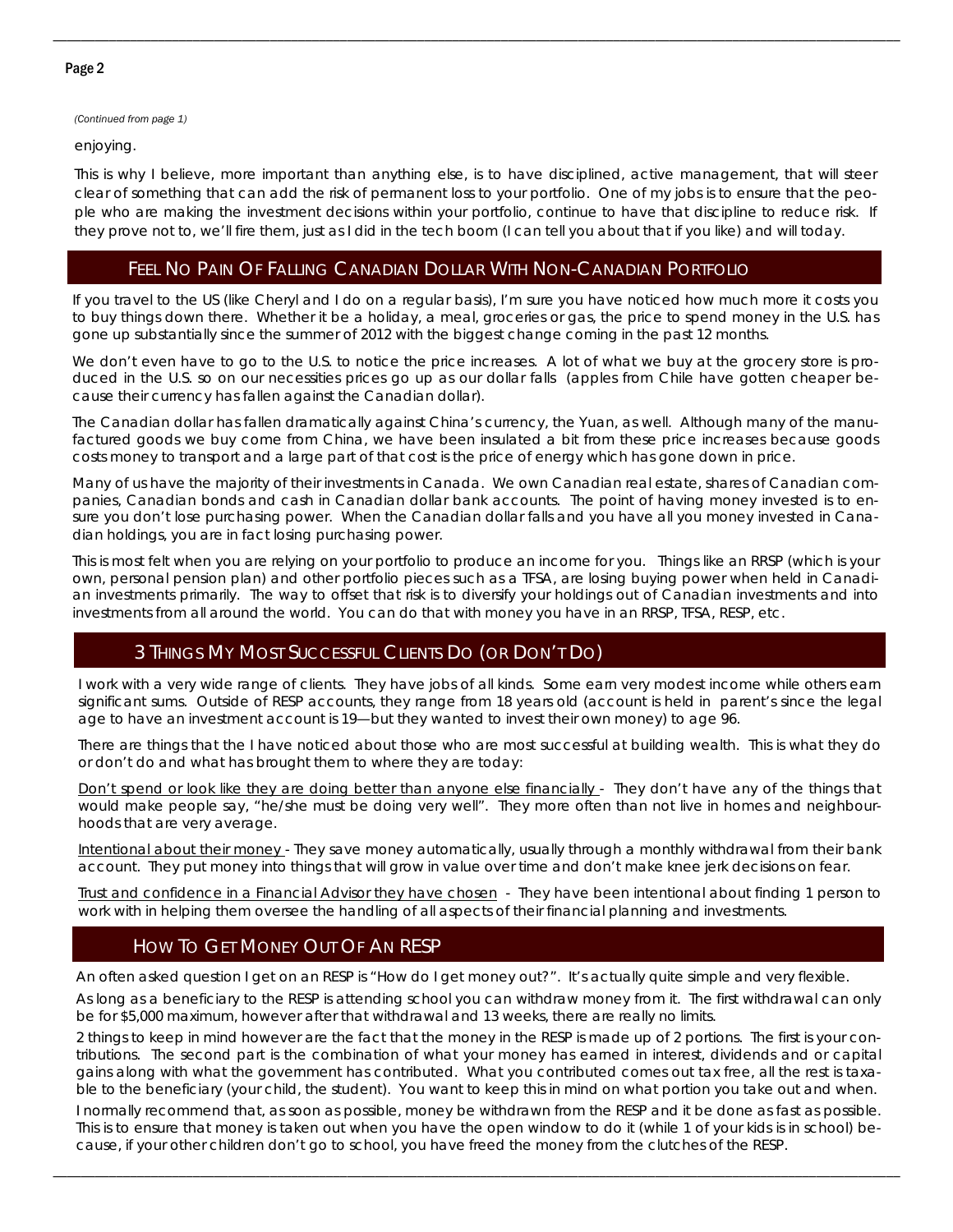# THE DOWNSIDE OF PAYING OFF A MORTGAGE

Leverage is one of the tools that makes real estate the wealth builder that it is. There is no other investment where you can use so little money to control an asset that costs so much. For 5% down and using 95% of the banks money, you can buy it. That is a significant amount of investment leverage (20 to 1).

\_\_\_\_\_\_\_\_\_\_\_\_\_\_\_\_\_\_\_\_\_\_\_\_\_\_\_\_\_\_\_\_\_\_\_\_\_\_\_\_\_\_\_\_\_\_\_\_\_\_\_\_\_\_\_\_\_\_\_\_\_\_\_\_\_\_\_\_\_\_\_\_\_\_\_\_\_\_\_\_\_\_\_\_\_\_\_\_\_\_\_\_\_\_\_\_\_\_\_\_\_\_\_\_\_\_\_\_\_\_\_\_\_\_\_\_\_\_\_\_\_

As you decrease the mortgage balance on a home or rental property however, you decrease the amount of leverage. Technically, you would be better off to leave the leverage in place and use what you normally would to pay off the mortgage, to invest elsewhere. An RRSP or TFSA with growth oriented investments are 2 such places. This way you are continuing to add to your portfolio and equity. If you are paying down your mortgage, you aren't doing that.

Leverage can be dangerous as it magnifies the amount of money lost as much as it magnifies the amount of money gained. If you use \$25,000 of your own money to buy a \$500,000 property using \$475,000 of the bank's money and the investment goes down in value by 10% your \$25,000 is gone and you still owe the bank the \$25,000 more.

Investing though is never a short term proposition. Building wealth is best done with a long time horizon and with these low interest rates, making money at a higher rate than the cost of borrowing can be done quite easily. Because of this, it actually makes less sense to pay off a mortgage today than it ever has. The key though is, to make sure you take that money you would normally use to pay down debt to invest elsewhere. Spending it just makes you worse off.

### NOT A FAN OF BLUE CROSS

I just put that title to get your attention. I want to be clear out front, it's not Blue Cross per se that I am not a fan of. It's the insurances that Blue Cross and other companies like it promote so widely and one I get the occasional question about the merits of.

The insurance plans I am talking about are extended health plans. These are most often looked at by the self employed who recognize their vulnerability to health costs and people retiring who will be cut off from the plan they had at work. The coverage includes things like vision care, registered therapists, ambulance, dental, prescriptions and even travel medical\*\*.

Why I am not a fan of these kind of plans is that in the end, the average user of the plan will pay about 15% more in premiums than they would actually spend if they paid these costs out of pocket. This is because with vision therapists, prescriptions and dental, everyone who is enrolled is using it to about the same degree. Everyone is paying out money in monthly premiums and about 85% of those premiums are paid out in dental costs, vision and prescriptions. The insurance company has to cover their admin costs and make a bit of money, which is the additional 15%.

My view has always been to insure against catastrophic events such as the income lost of a family member due to death or disability. Most of the other costs that you may run into such as dental, should be factored into a budget. If there is an expensive procedure, it will be painful both financially (and physically) when it comes up, however it is something you can eventually recover from over a period of time because your income remains in tact.

\*\* Travel medical insurance is something that should be purchased separately and that is definitely recommended.

### TAKE THE FREE MONEY YOUR EMPLOYER IS OFFERING

If your place of work offers some form of matching retirement plan contributions, I say take advantage of it to the fullest. Someone earning \$100,000 with a retirement plan at work at the age of 40, with the employer contributing 4% of their pay to the plan will have \$214,676 at age 65. The same person who takes advantage of their employer's additional matching program of 5% for an employees 5% contributions, will have \$751,368 (assuming a conservative, 5% annual rate of return. The difference in potential lifetime monthly retirement income is \$8,587.04 per year for not taking advantage of the matching program versus \$30,054.72 per year for participating to the fullest. Get your free money.

# **TECH GEMS— EFT (ELECTRONIC FUNDS TRANSFER)**

For a lot of people, especially those younger than me, this may seem like a very old technology and I apologize to those who think it is however, I find that many people still write cheques when, in so many cases, life can be simplified and banking fraud risk in fact, reduced by moving money using an EFT instead of writing a cheque.

In the financial industry, money (even significant amounts) can be moved from a chequing account at one bank to an investment account somewhere else, with a few clicks of the mouse. As well, money can go the other way, from an investment account to a chequing account and you usually see the money moved the next day right on your computer screen.